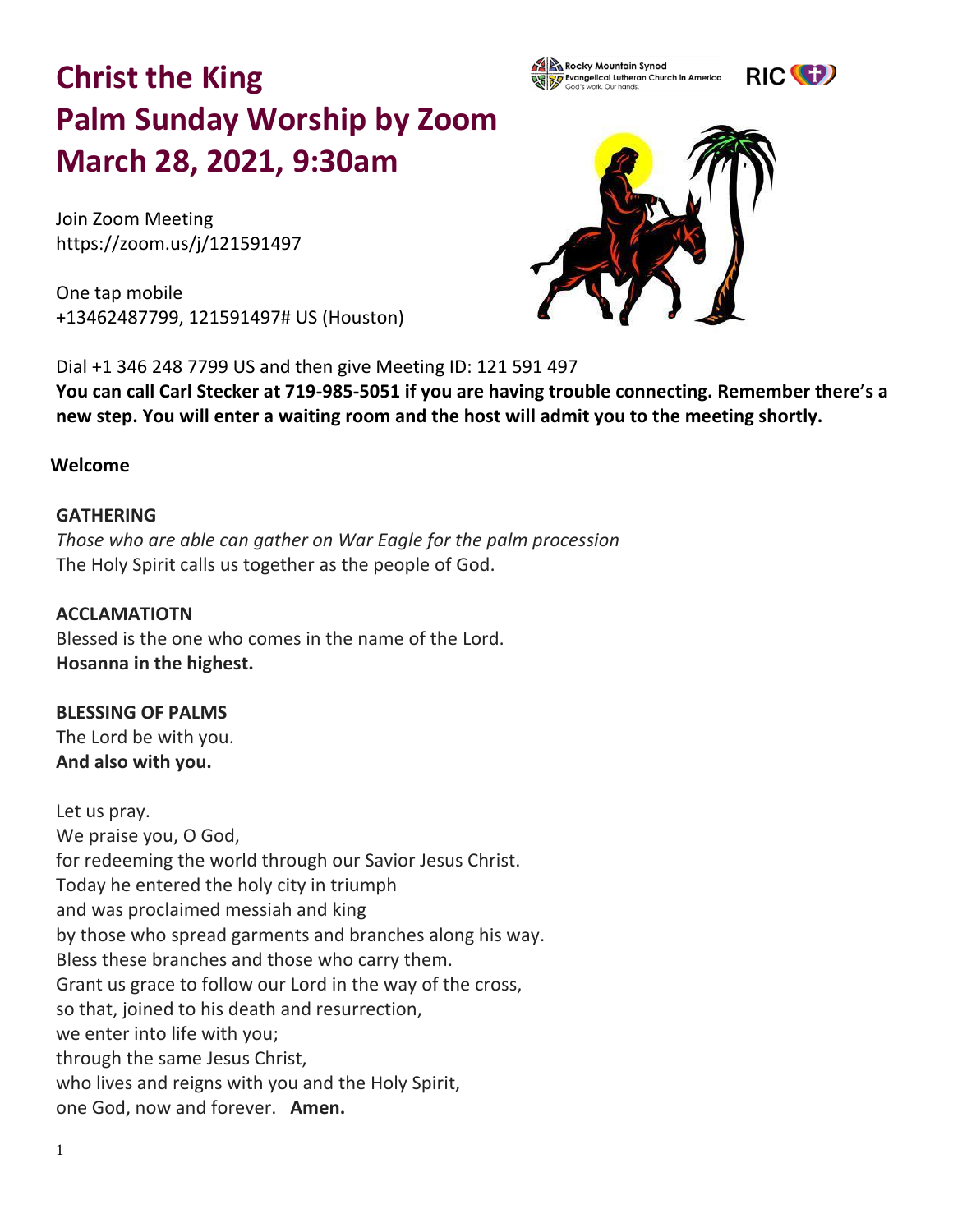### **PROCESSION**

Let us go forth in peace, **in the name of Christ. Amen.**



The holy gospel according to Mark, chapter 11. **Glory to you, O Lord.** The gospel of the Lord. **Praise to you, O Christ.**

#### **Gospel: Mark 11:1-11**

#### *Jesus enters Jerusalem*

<sup>1</sup>When they were approaching Jerusalem, at Bethphage and Bethany, near the Mount of Olives, [Jesus] sent two of his disciples <sup>2</sup> and said to them, "Go into the village ahead of you, and immediately as you enter it, you will find tied there a colt that has never been ridden; untie it and bring it. <sup>3</sup>If anyone says to you, 'Why are you doing this?' just say this, 'The Lord needs it and will send it back here immediately.'" <sup>4</sup>They went away and found a colt tied near a door, outside in the street. As they were untying it, <sup>5</sup>some of the bystanders said to them, "What are you doing, untying the colt?" <sup>6</sup>They told them what Jesus had said; and they allowed them to take it. <sup>7</sup>Then they brought the colt to Jesus and threw their cloaks on it; and he sat on it.  $8$ Many people spread their cloaks on the road, and others spread leafy branches that they had cut in the fields. <sup>9</sup>Then those who went ahead and those who followed were shouting,

"Hosanna! Blessed is the one who comes in the name of the Lord!

 $10B$ lessed is the coming kingdom of our ancestor David!

Hosanna in the highest heaven!"

 $11$ Then he entered Jerusalem and went into the temple; and when he had looked around at everything, as it was already late, he went out to Bethany with the twelve.

2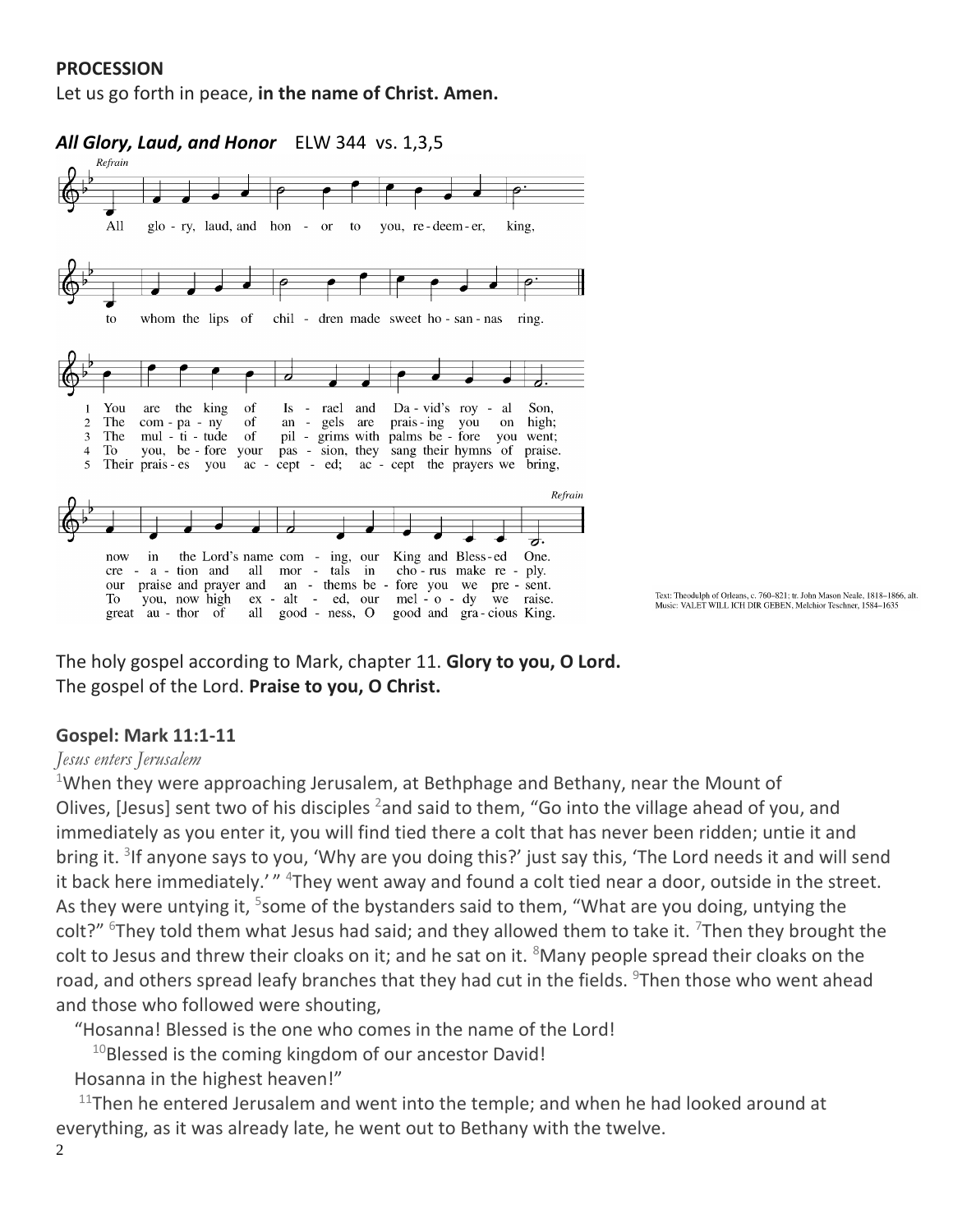## **Children's message**

#### *SING HOSANNA*

1 There's a man riding in on a donkey, there's a man, and they say he's king! And the palm leaves are waving a welcome and the voices of the people sing: *Sing hosanna! Sing hosanna! Sing hosanna to the King of kings! Sing hosanna! Sing hosanna! Sing hosanna to the King!*

2 Why a king riding in on a donkey? Why a king wearing no fine crown? Where the drums? Where the high-sounding cymbals if a king is riding into town? *Sing hosanna . . .*

3 Hear the voice of the King on a donkey! Hear the joy of the news he brings! He is Jesus, the Son of the Highest. He is Jesus and the King of kings! *Sing hosanna . . .*

#### **Prayer of the Day**

Everlasting God, in your endless love for the human race you sent our Lord Jesus Christ to take on our nature and to suffer death on the cross. In your mercy enable us to share in his obedience to your will and in the glorious victory of his resurrection, who lives and reigns with you and the Holy Spirit, one God, now and forever. **Amen**

**Acclamation of the Gospel**: Christ humbled himself and became obedient to the point of death—even death on a cross.\* Therefore God also highly exalted him and gave him the name that is above ev'ry name. *(Phil. 2:8-9)* 

The gospel according to Mark chapter 11. **Glory to you, O Lord.**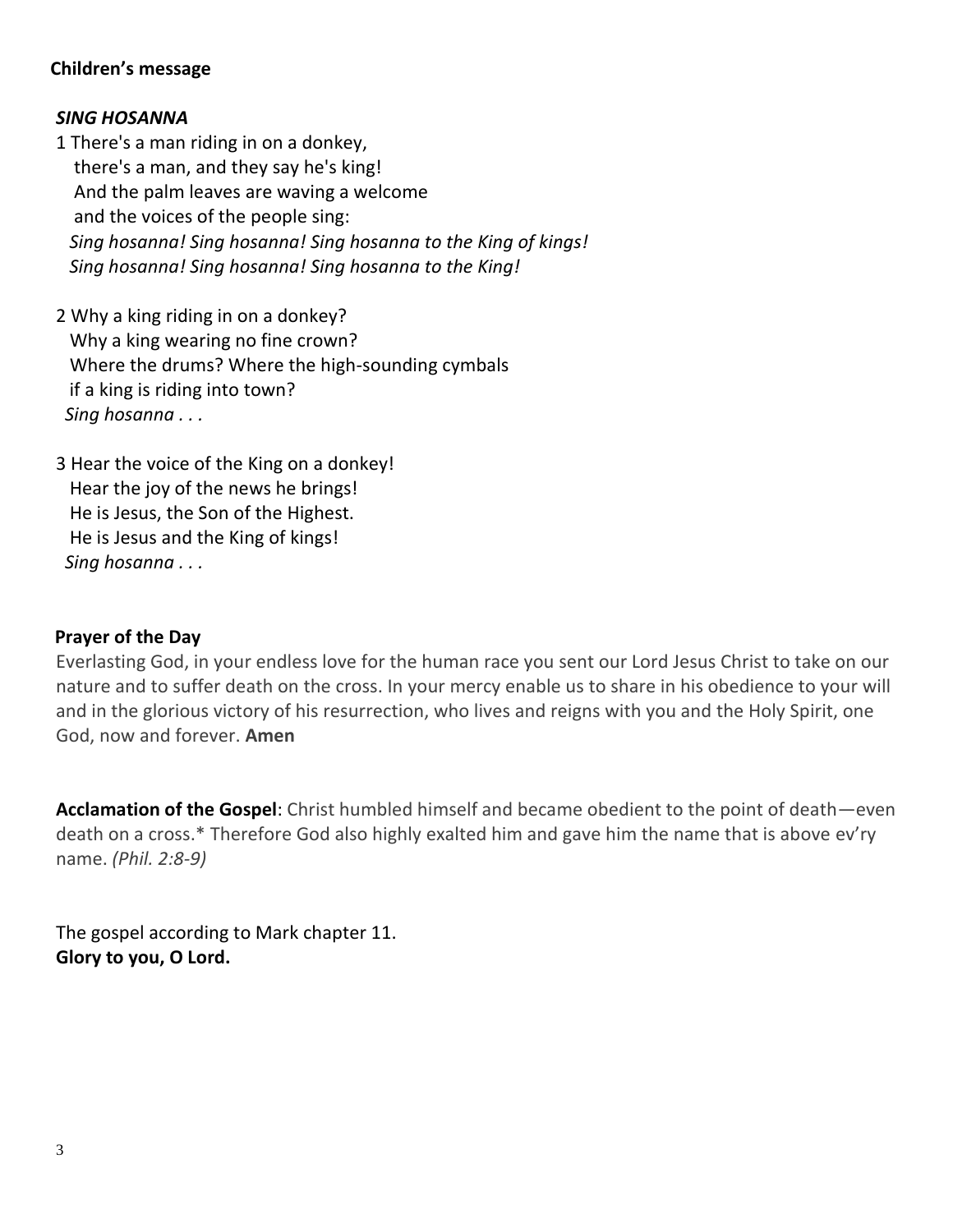## **Gospel: Mark 11.12-14, 20-25**

<sup>12</sup>On the following day, when they came from Bethany, he was hungry. <sup>13</sup> Seeing in the distance a fig tree in leaf, he went to see whether perhaps he would find anything on it. When he came to it, he found nothing but leaves, for it was not the season for figs. <sup>14</sup>He said to it, "May no one ever eat fruit from you again." And his disciples heard it.

<sup>20</sup>In the morning as they passed by, they saw the fig tree withered away to its roots. <sup>21</sup>Then Peter remembered and said to him, "Rabbi, look! The fig tree that you cursed has withered." <sup>22</sup> Jesus answered them, "Have faith in God.  $^{23}$ Truly I tell you, if you say to this mountain, 'Be taken up and thrown into the sea,' and if you do not doubt in your heart, but believe that what you say will come to pass, it will be done for you.  $^{24}$ So I tell you, whatever you ask for in prayer, believe that you have received it, and it will be yours.

<sup>25</sup>Whenever you stand praying, forgive, if you have anything against anyone; so that your Father in heaven may also forgive you your trespasses.

The good news of the Lord. **Praise to you, O Christ.**

### **Sermon**

### **HOD** *Seed That in Earth Is Dying* ELW 330 v. 1&2

- 1 Seed that in earth is dying grows into ears of grain. Grapes that are crushed in the vessel turn into golden wine. God, through this mystery grant us faith in our deepest darkness, life in our night and death.
- 2 We were baptized in Jesus, into his death and grave, to resurrection's promise: praise and eternal life. Heaven's own praises begin here where you yourself are near us, deep in our night and death.

## **Prayers of Intercession**

Relying on the promises of God, we pray boldly for the church, the world, and all in need.

Hear us, O God. **Your mercy is great.**

We entrust ourselves and all our prayers to you, O faithful God, through Jesus Christ our Lord. **Amen.**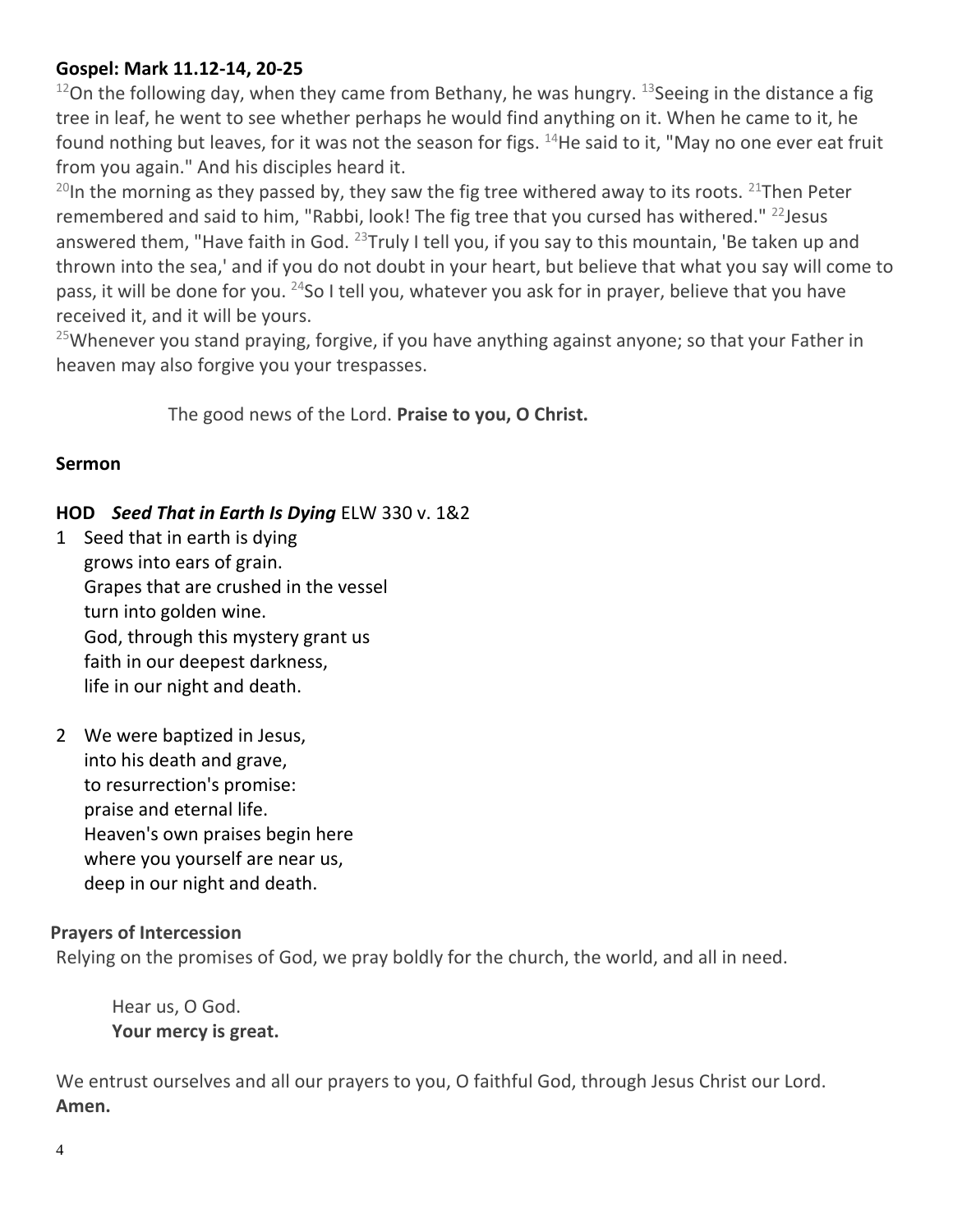#### **Peace**

The peace of Christ be with you always. **And also with you.**

#### **Offering Message**

#### **Offering Prayer**

Faithful God, you walk beside us in desert places, and you meet us in our hunger with bread from heaven. Accompany us in this meal, that we may pass over from death to life with Jesus Christ, our Savior and Lord. **Amen.**

#### **\*Words of Institution**

**\*Lord's Prayer Our Father in heaven, hallowed be your name, your kingdom come, your will be done, on earth as in heaven. Give us today our daily bread. Forgive us our sins as we forgive those who sin against us. Save us from the time of trial and deliver us from evil. For the kingdom, the power, and the glory are yours, now and forever. Amen.**

#### **Invitation to Communion**

Jesus draws the whole world to himself. Come to this meal and be fed.

*You will commune at the Pastor's direction, first the bread, then the juice/wine.*